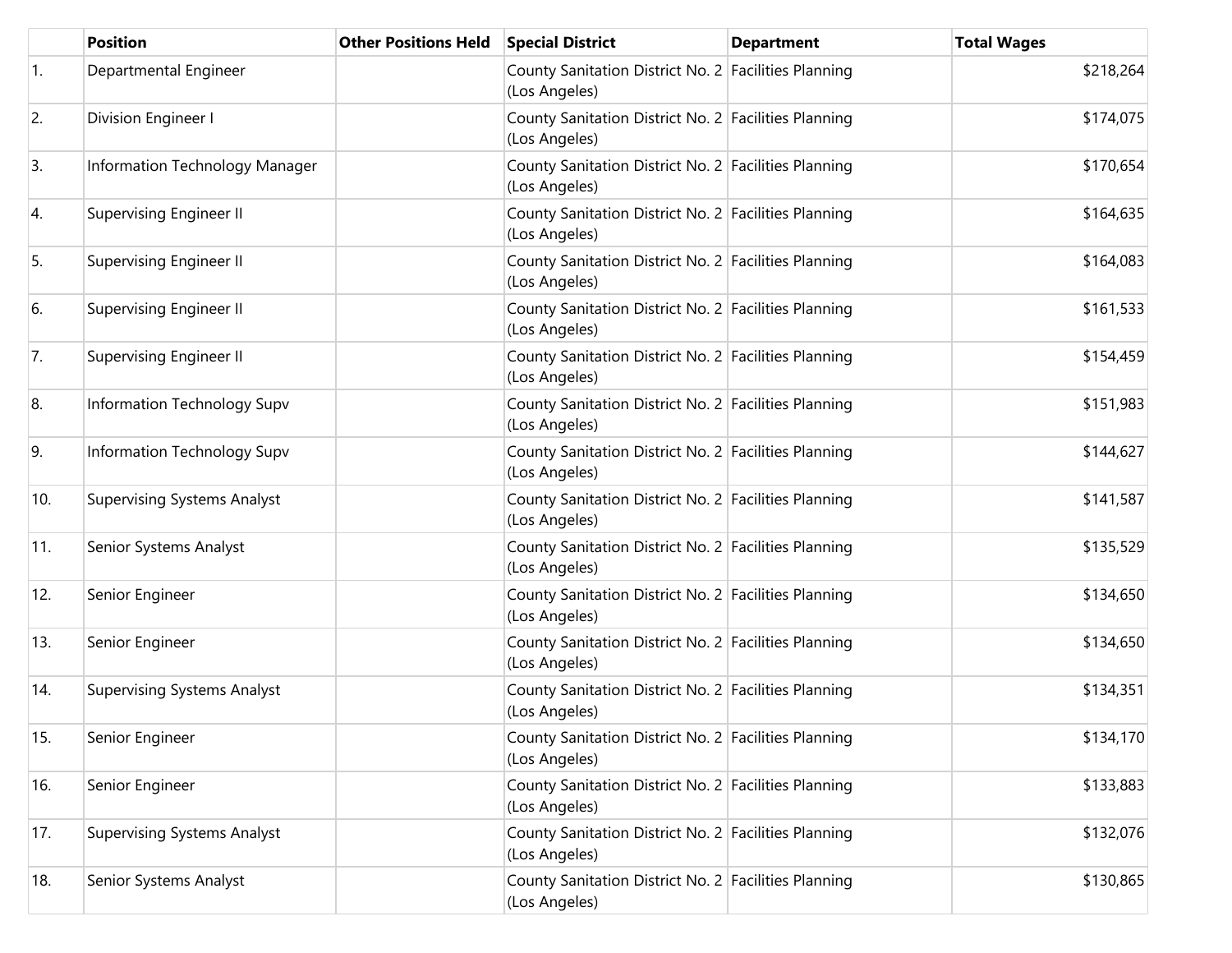| 19. | Senior Systems Analyst           | County Sanitation District No. 2 Facilities Planning<br>(Los Angeles) | \$125,659 |
|-----|----------------------------------|-----------------------------------------------------------------------|-----------|
| 20. | Information Technology Supv      | County Sanitation District No. 2 Facilities Planning<br>(Los Angeles) | \$125,616 |
| 21. | <b>Recycling Coordinator</b>     | County Sanitation District No. 2 Facilities Planning<br>(Los Angeles) | \$125,581 |
| 22. | <b>Engineering Associate III</b> | County Sanitation District No. 2 Facilities Planning<br>(Los Angeles) | \$123,897 |
| 23. | Senior Systems Analyst           | County Sanitation District No. 2 Facilities Planning<br>(Los Angeles) | \$123,492 |
| 24. | Civil Engineer                   | County Sanitation District No. 2 Facilities Planning<br>(Los Angeles) | \$123,092 |
| 25. | Senior Systems Analyst           | County Sanitation District No. 2 Facilities Planning<br>(Los Angeles) | \$122,143 |
| 26. | Civil Engineer                   | County Sanitation District No. 2 Facilities Planning<br>(Los Angeles) | \$121,135 |
| 27. | Senior Systems Analyst           | County Sanitation District No. 2 Facilities Planning<br>(Los Angeles) | \$119,449 |
| 28. | Civil Engineer                   | County Sanitation District No. 2 Facilities Planning<br>(Los Angeles) | \$118,602 |
| 29. | Civil Engineer                   | County Sanitation District No. 2 Facilities Planning<br>(Los Angeles) | \$117,281 |
| 30. | Senior Systems Analyst           | County Sanitation District No. 2 Facilities Planning<br>(Los Angeles) | \$116,064 |
| 31. | Senior Systems Analyst           | County Sanitation District No. 2 Facilities Planning<br>(Los Angeles) | \$114,988 |
| 32. | Senior Systems Analyst           | County Sanitation District No. 2 Facilities Planning<br>(Los Angeles) | \$114,863 |
| 33. | Senior Systems Analyst           | County Sanitation District No. 2 Facilities Planning<br>(Los Angeles) | \$114,639 |
| 34. | Senior Systems Analyst           | County Sanitation District No. 2 Facilities Planning<br>(Los Angeles) | \$114,518 |
| 35. | Systems Analyst II               | County Sanitation District No. 2 Facilities Planning<br>(Los Angeles) | \$113,805 |
| 36. | <b>Engineering Associate III</b> | County Sanitation District No. 2 Facilities Planning<br>(Los Angeles) | \$111,533 |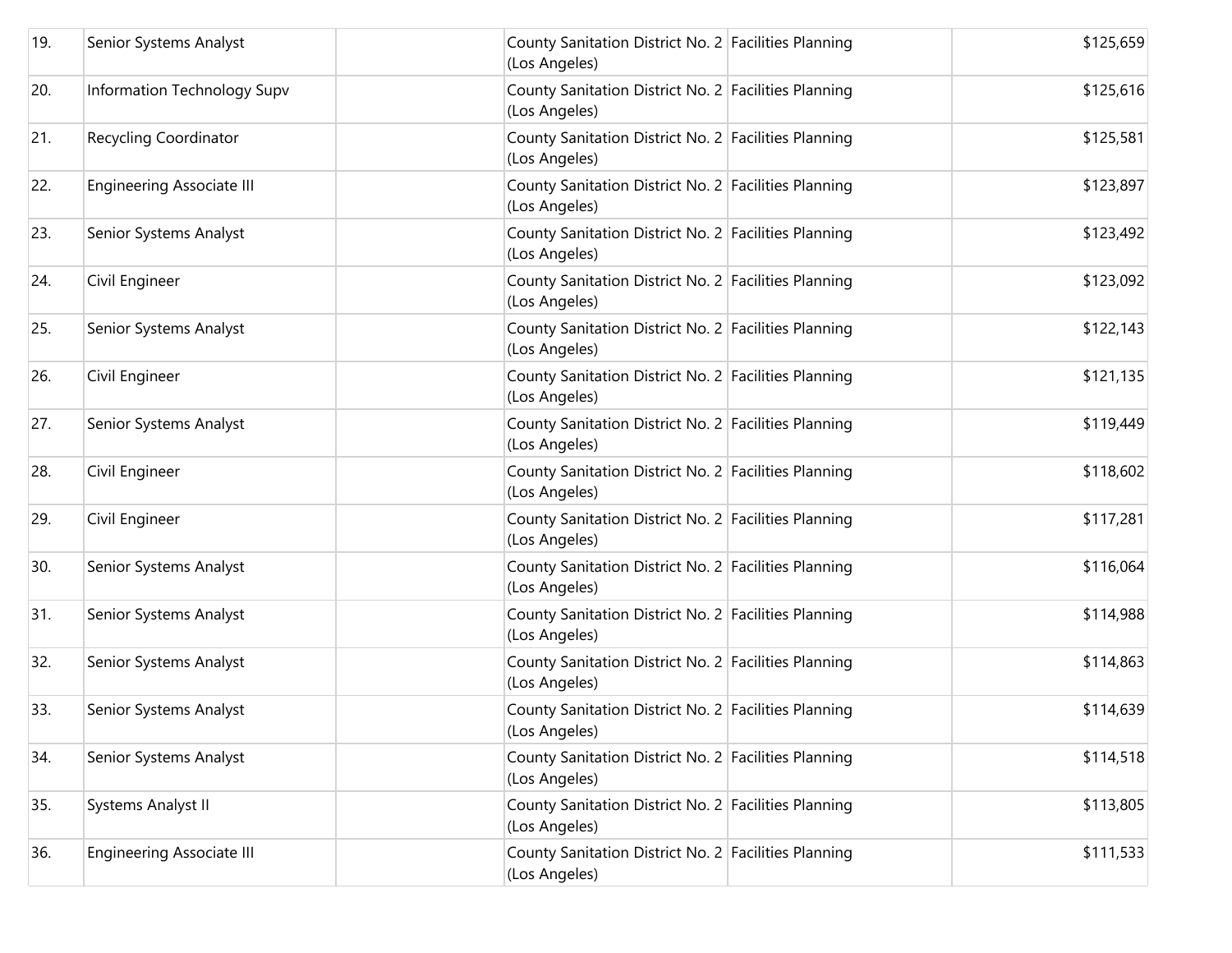| 37. | Senior Systems Analyst             | County Sanitation District No. 2 Facilities Planning<br>(Los Angeles) | \$110,035 |
|-----|------------------------------------|-----------------------------------------------------------------------|-----------|
| 38. | Senior Systems Analyst             | County Sanitation District No. 2 Facilities Planning<br>(Los Angeles) | \$109,637 |
| 39. | <b>Supervising Systems Analyst</b> | County Sanitation District No. 2 Facilities Planning<br>(Los Angeles) | \$109,328 |
| 40. | Supervising It Technician          | County Sanitation District No. 2 Facilities Planning<br>(Los Angeles) | \$109,033 |
| 41. | Real Property Agent II             | County Sanitation District No. 2 Facilities Planning<br>(Los Angeles) | \$107,996 |
| 42. | Senior Engineer                    | County Sanitation District No. 2 Facilities Planning<br>(Los Angeles) | \$107,451 |
| 43. | Information Technology Supv        | County Sanitation District No. 2 Facilities Planning<br>(Los Angeles) | \$107,247 |
| 44. | Senior Systems Analyst             | County Sanitation District No. 2 Facilities Planning<br>(Los Angeles) | \$107,226 |
| 45. | Systems Analyst II                 | County Sanitation District No. 2 Facilities Planning<br>(Los Angeles) | \$106,781 |
| 46. | Senior Systems Analyst             | County Sanitation District No. 2 Facilities Planning<br>(Los Angeles) | \$106,650 |
| 47. | Systems Analyst II                 | County Sanitation District No. 2 Facilities Planning<br>(Los Angeles) | \$106,552 |
| 48. | Systems Analyst II                 | County Sanitation District No. 2 Facilities Planning<br>(Los Angeles) | \$105,941 |
| 49. | Systems Analyst II                 | County Sanitation District No. 2 Facilities Planning<br>(Los Angeles) | \$105,852 |
| 50. | Senior Environmental Planner       | County Sanitation District No. 2 Facilities Planning<br>(Los Angeles) | \$105,798 |
| 51. | Gen Services & Facilities Supv     | County Sanitation District No. 2 Facilities Planning<br>(Los Angeles) | \$105,462 |
| 52. | Systems Analyst II                 | County Sanitation District No. 2 Facilities Planning<br>(Los Angeles) | \$105,165 |
| 53. | <b>Environmental Planner III</b>   | County Sanitation District No. 2 Facilities Planning<br>(Los Angeles) | \$104,851 |
| 54. | Systems Analyst II                 | County Sanitation District No. 2 Facilities Planning<br>(Los Angeles) | \$104,708 |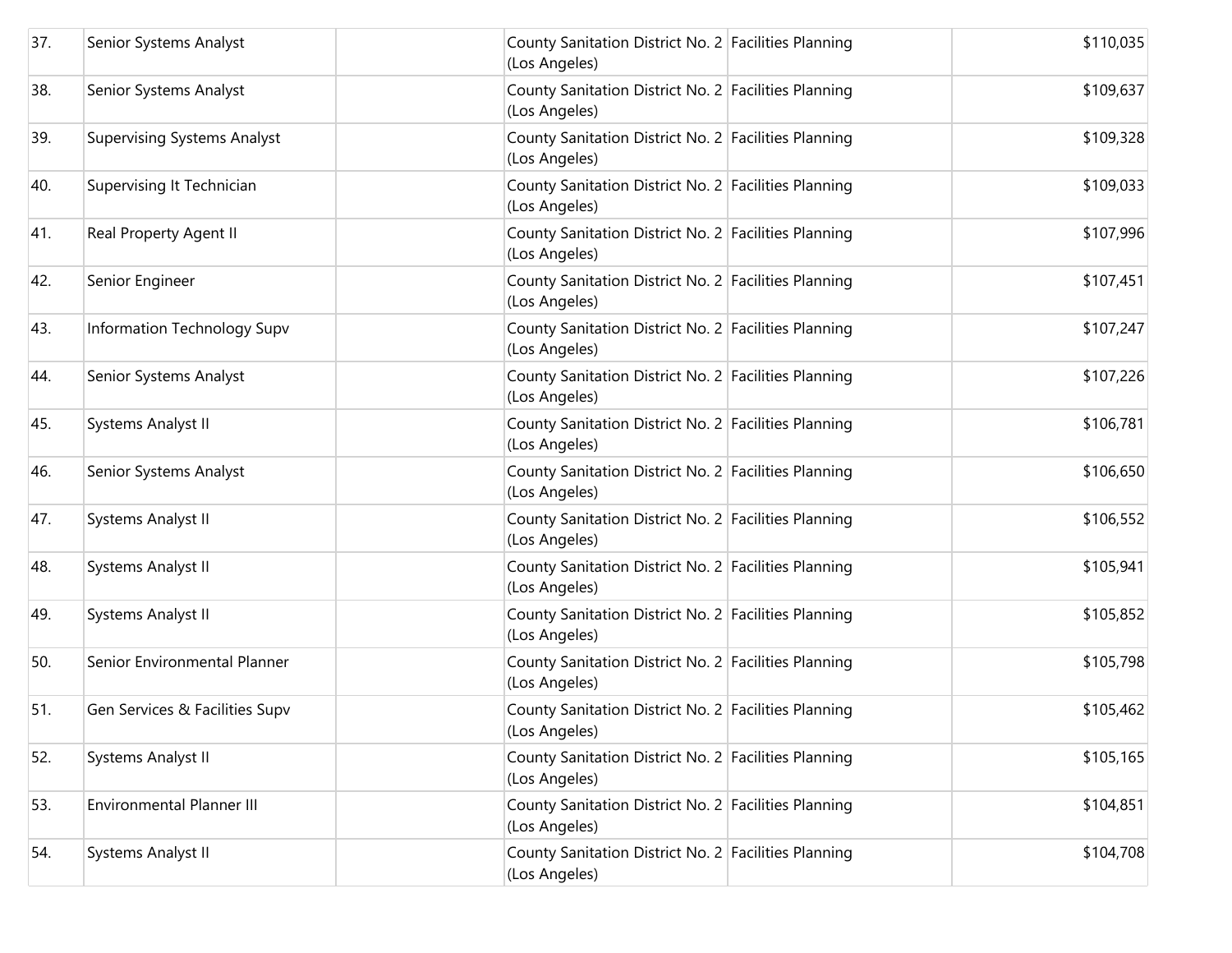| 55. | Systems Analyst II                 | County Sanitation District No. 2 Facilities Planning<br>(Los Angeles) | \$104,608 |
|-----|------------------------------------|-----------------------------------------------------------------------|-----------|
| 56. | Real Property Agent II             | County Sanitation District No. 2 Facilities Planning<br>(Los Angeles) | \$103,987 |
| 57. | Systems Analyst II                 | County Sanitation District No. 2 Facilities Planning<br>(Los Angeles) | \$103,671 |
| 58. | Systems Analyst II                 | County Sanitation District No. 2 Facilities Planning<br>(Los Angeles) | \$102,683 |
| 59. | <b>Environmental Planner III</b>   | County Sanitation District No. 2 Facilities Planning<br>(Los Angeles) | \$100,683 |
| 60. | <b>Environmental Planner III</b>   | County Sanitation District No. 2 Facilities Planning<br>(Los Angeles) | \$100,059 |
| 61. | Supervising It Technician          | County Sanitation District No. 2 Facilities Planning<br>(Los Angeles) | \$97,609  |
| 62. | Senior It Technician               | County Sanitation District No. 2 Facilities Planning<br>(Los Angeles) | \$96,869  |
| 63. | Systems Analyst I                  | County Sanitation District No. 2 Facilities Planning<br>(Los Angeles) | \$96,859  |
| 64. | Systems Analyst II                 | County Sanitation District No. 2 Facilities Planning<br>(Los Angeles) | \$95,188  |
| 65. | Systems Analyst I                  | County Sanitation District No. 2 Facilities Planning<br>(Los Angeles) | \$94,215  |
| 66. | It Technician III                  | County Sanitation District No. 2 Facilities Planning<br>(Los Angeles) | \$94,113  |
| 67. | Records Administrator              | County Sanitation District No. 2 Facilities Planning<br>(Los Angeles) | \$91,899  |
| 68. | <b>Supervising Systems Analyst</b> | County Sanitation District No. 2 Facilities Planning<br>(Los Angeles) | \$90,162  |
| 69. | Programmer Analyst III             | County Sanitation District No. 2 Facilities Planning<br>(Los Angeles) | \$89,400  |
| 70. | Programmer Analyst III             | County Sanitation District No. 2 Facilities Planning<br>(Los Angeles) | \$88,839  |
| 71. | It Technician II                   | County Sanitation District No. 2 Facilities Planning<br>(Los Angeles) | \$88,686  |
| 72. | It Technician III                  | County Sanitation District No. 2 Facilities Planning<br>(Los Angeles) | \$88,681  |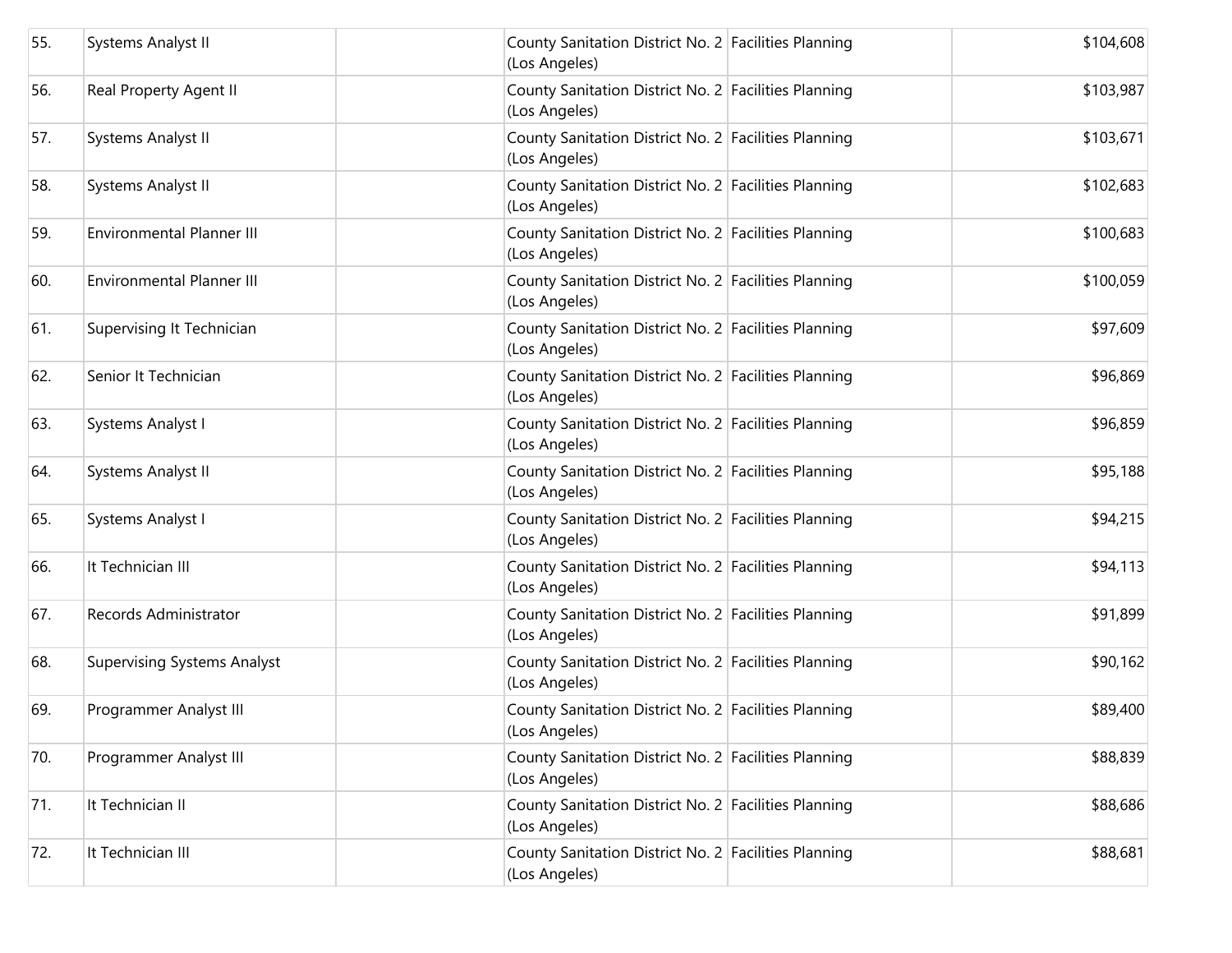| 73. | It Technician III                | County Sanitation District No. 2 Facilities Planning<br>(Los Angeles) | \$88,232 |
|-----|----------------------------------|-----------------------------------------------------------------------|----------|
| 74. | Programmer Analyst III           | County Sanitation District No. 2 Facilities Planning<br>(Los Angeles) | \$87,664 |
| 75. | It Technician III                | County Sanitation District No. 2 Facilities Planning<br>(Los Angeles) | \$86,979 |
| 76. | Programmer Analyst III           | County Sanitation District No. 2 Facilities Planning<br>(Los Angeles) | \$86,796 |
| 77. | Programmer Analyst III           | County Sanitation District No. 2 Facilities Planning<br>(Los Angeles) | \$86,796 |
| 78. | Programmer Analyst III           | County Sanitation District No. 2 Facilities Planning<br>(Los Angeles) | \$86,796 |
| 79. | Systems Analyst I                | County Sanitation District No. 2 Facilities Planning<br>(Los Angeles) | \$86,663 |
| 80. | Drafting Technician III          | County Sanitation District No. 2 Facilities Planning<br>(Los Angeles) | \$86,656 |
| 81. | It Technician III                | County Sanitation District No. 2 Facilities Planning<br>(Los Angeles) | \$86,452 |
| 82. | It Technician III                | County Sanitation District No. 2 Facilities Planning<br>(Los Angeles) | \$86,089 |
| 83. | It Technician II                 | County Sanitation District No. 2 Facilities Planning<br>(Los Angeles) | \$85,912 |
| 84. | Document Services System Coord   | County Sanitation District No. 2 Facilities Planning<br>(Los Angeles) | \$85,596 |
| 85. | It Technician III                | County Sanitation District No. 2 Facilities Planning<br>(Los Angeles) | \$85,596 |
| 86. | It Technician III                | County Sanitation District No. 2 Facilities Planning<br>(Los Angeles) | \$85,186 |
| 87. | It Technician III                | County Sanitation District No. 2 Facilities Planning<br>(Los Angeles) | \$84,596 |
| 88. | <b>Graphics Production Coord</b> | County Sanitation District No. 2 Facilities Planning<br>(Los Angeles) | \$84,054 |
| 89. | Senior Engineer                  | County Sanitation District No. 2 Facilities Planning<br>(Los Angeles) | \$84,024 |
| 90. | It Technician III                | County Sanitation District No. 2 Facilities Planning<br>(Los Angeles) | \$80,353 |